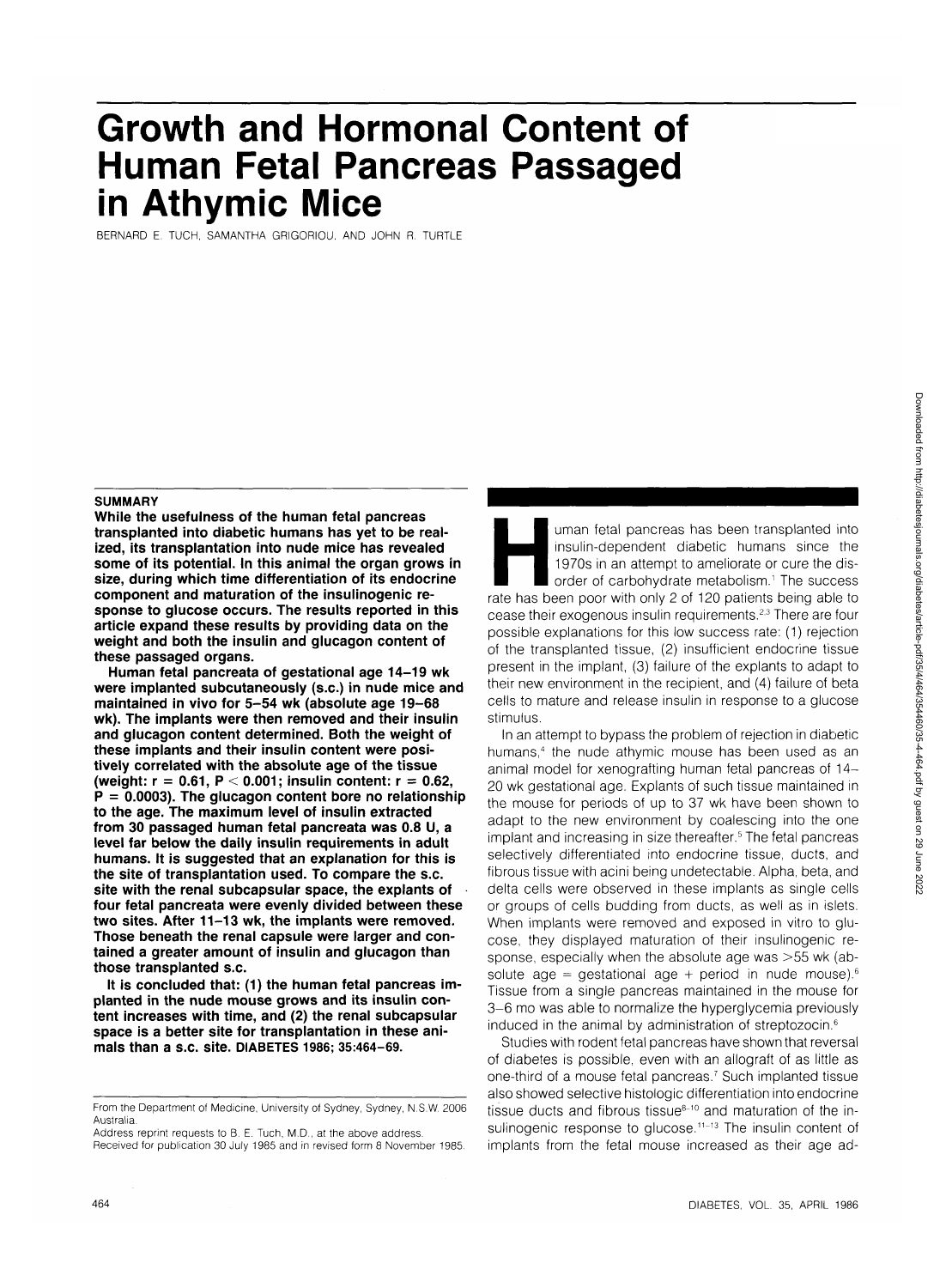vanced, eventually reaching and surpassing the insulin content of an adult mouse pancreas.<sup>10</sup>

It was the chief aim of this study to investigate whether the insulin content of human fetal pancreas implanted in nude mice would increase as the absolute age of the tissue advanced and whether the level would reach the 24-50 U that is secreted daily from the pancreas of an adult human.<sup>14,15</sup>

# **MATERIALS AND METHODS**

**Human fetal pancreas.** Human fetal pancreata were obtained from the therapeutic termination of pregnancies carried out by suction curettage or prostaglandin induction between 14 and 19 wk gestation. They were diced into 1- to 2 mm3 explants and washed three times with 0.9% saline to remove any microbiologic contamination.

**Nude mice.** The nude mice were crossbred from a Balb/c background and maintained in a pathogen-free environment. They were given sterile food (Barastoc irradiated feed) and water ad libitum.

**Subcutaneous (s.c.) transplantation.** The explants of 30 human fetal pancreata were transplanted s.c. above the iliac fossae of 25 nude mice aged  $96 \pm 21$  days (mean  $\pm$  SD), five of the animals receiving a pancreas in each iliac fossa. While the animals were still under the influence of the anesthetic (sodium pentobarbitone 65 mg/kg), their wounds were sutured.

**Hormonal implants.** Between 36 and 377 days after the initial surgery, the mice were killed so that their absolute age ranged from 19 to 68 wk. The tissue was weighed on its removal, freeze-dried, and reweighed before being homogenized in acid/ethanol (18 ml of 10M HCI/1 ml of 70% ethanol). Insulin and glucagon were extracted overnight at 4°C. The supernatant was stored at  $-20^{\circ}$ C until it was assayed for insulin (RD12 Wellcome binding reagent) and glucagon (K5563 Novo antibody). Acid/ethanol did not interfere with either assay when diluted to the same extent as were the supernatants ( $\frac{1}{20}$  to  $\frac{1}{1000}$ ).

**Hormonal content of human fetal pancreas.** For controls, 56 human fetal pancreata of gestational age 14-19 wk were obtained as described above. They were weighed and seventeen of them homogenized for extraction of insulin and glucagon.

**Organ culture of passaged pancreas.** Ten fetal pancreata of gestational age 14-18 wkwere implanted s.c. in six nude mice (not included in the twenty-five mentioned above) and passaged for 86-415 days (absolute ages 28-73 wk). Sections of each implant were removed on 1-6 occasions (total 29 times) while the mouse was anesthetized, then diced into 1- to 2-mm<sup>3</sup> fragments and placed in organ culture for a maximum of 60 days. The technique used for cutturing such explants has been described previously.<sup>16</sup> Essentially, this entailed the tissue being placed on a grid at an air-liquid interface. The culture medium used was RPMI 1640 supplemented with amino acids, penicillin, gentamicin, and stable plasma protein solution. The medium, which was changed three times a week, was stored at  $-20^{\circ}$ C until it was assayed for insulin. Results are expressed both per plate of explants and per milligram of tissue (on the occasions when this was known).

**Renal transplantation.** The explants of four human fetal pancreata (15-17 wk gestational age) were divided into two por-

tions and the halves of each pancreas implanted either s.c. or beneath the renal capsule of two age- and weight-matched nude mice. When the absolute age of the implants reached 26-29 wk, the animals were killed, the implants removed and weighed and then homogenized for determination of their insulin and glucagon content.

**Statistics.** Data obtained from the experiments was placed on file in a Digital 1170 computer and analyzed using the appropriate BMDP program (1R for regression analysis, 7D for analysis of variance, and 4F for chi-squared analysis).

## **RESULTS**

**Subcutaneous implants in nude mice.** Within 2 wk of transplantation, the explants had coalesced into single mass discernable through the skin of the mouse. Thereafter, the implants were observed to increase in size. This observation was confirmed by the significant positive correlation of the net weight of the implants removed from the mice with the absolute age of the tissue:  $r = 0.61$ ,  $P < 0.001$  (Figure 1). The relationship between dry weight and absolute age was equally significant ( $r = 0.57$ ,  $P < 0.001$ ). These observations were obtained for pancreata of all gestational ages. They were equally valid for those with a gestational age of 14-15 wk (wet weight:  $r = 0.69$ ,  $P < 0.01$ ) as for those with the older gestational ages of  $16-19$  wk ( $r = 0.56$ ,  $P < 0.05$ ).

The total insulin content of the implants was significantly related to the absolute age of the tissue, so that as the tissue became older, its insulin content increased—by a factor of 51 after 1 yr in vivo (Figure 2). This was true for pancreata



**FIGURE 1. Comparison of the wet weight of s.c. implants removed from nude mice with the absolute age of the tissue. The line drawn represents the relationship between these two parameters for pancreata of all gestational ages. Significant relationships were observed for pan**creata of both 14–15 wk gestational age (●, y = 0.52 + 0.03x, r = 0.69,<br>P < 0.01) and 16–19 wk (★, y = 0.93 + 0.02x, r = 0.56, P < 0.01).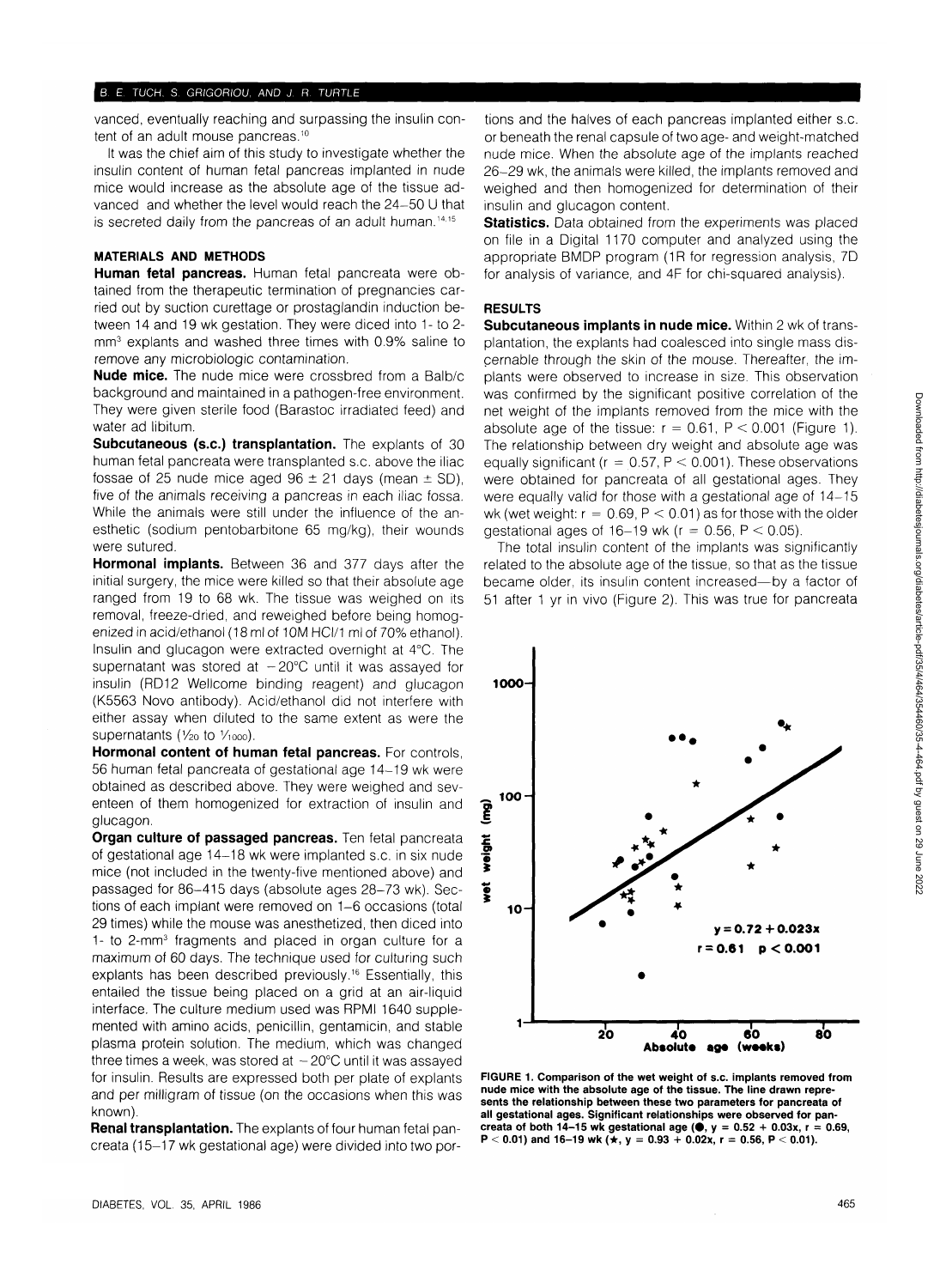

**FIGURE 2. Comparison of the total insulin content of s.c. implants removed from nude mice carriers with the absolute age of the tissue. The line drawn represents the relationship between these two parameters for pancreata of all gestational ages. Significant relationships were observed for pancreata of both 14-15 wk gestational age (•), y = 0.10 + 0.04x, r = 0.70, P < 0.01) and 16-19 wk (•, y = 0.54 + 0.03x, r = 0.53, P < 0.05).**

of both 14-15 wk gestational age ( $r = 0.70$ ,  $P < 0.01$ ) and the older ones of 16-19 wk ( $r = 0.53$ ,  $P < 0.05$ ). There was, however, no relationship between the insulin content per milligram of tissue (mean  $\pm$  SD = 2.2  $\pm$  2.1 U) and the absolute age ( $r = 0.10$  for wet wt and 0.29 for dry wt). The maximum level of insulin from any one implant was 800 mU obtained from a pancreas of gestational age 14 wk that was passaged for 340 days (absolute age 67 wk).

The glucagon content of the implants bore no relation to the absolute age of the tissue, either when the levels were expressed in absolute terms ( $r = 0.11$ ) or per unit weight (wet wt:  $r = -0.23$ , dry wt:  $r = -0.18$ ). The insulin/glucagon ratio did not alter with age  $(r = 0.13)$ .

**Unpassaged human fetal pancreata.** The wet weight and total insulin content of the unpassaged fetal pancreata are.

TABLE 1 Weight and insulin content of unpassaged human fetal pancreas

| shown in Table 1. It can be seen by comparing this data with        |
|---------------------------------------------------------------------|
| the corresponding values obtained for the passaged im-              |
| plants that there was significant overlap of the results (Figure    |
| 3). The values for passaged tissue were significantly greater       |
| for implants that had been passaged for >100 days, cor-             |
| responding to an absolute age of greater than 30 wk (see            |
| Figure 3). Those implants passaged for more than this period        |
| of time were heavier and contained a greater amount of in-          |
| sulin than did the unpassaged tissue (upper 95% confidence          |
| limit)—for wet wt: $X^2$ for period in mouse = 8.28, P < 0.01;      |
| $X^2$ for absolute age = 5.64, P < 0.05; for total insulin content: |
| $X^2$ for period in mouse = 5.63, P < 0.05; $X^2$ for absolute      |
| $age = 8.83$ ; $P < 0.01$ . These results were obtained when the    |
| data from pancreata of all gestational ages were combined.          |
| When the data for pancreata of gestational age 14-15 wk             |
| was separated from that for the older pancreata and ana-            |
| lyzed, similar findings were obtained $(X^2)$ for period in the     |
| mouse = 4.28, P < 0.05, for wet wt; $X^2 = 5.60$ , P < 0.05, for    |
| insulin content). No significant differences were obtained for      |
| the older pancreata.                                                |
|                                                                     |

**Organ culture of passaged tissue.** Insulin was secreted from the implants after sections of them were removed and placed in organ culture. Hormonal release was continuous for up to 60 days (Figure 4), showing that there were viable beta cells in the implants. The level of insulin released averaged 1.18  $\pm$  0.21 mU/plate of explants for the entire 60 days. For the first 4 days of culture, when the explants of nine sections (mean  $\pm$  SEM) of pancreatic implants were weighed (18 plates), the amount of insulin secreted was  $0.25 \pm 0.06$ mU/mg wet wt or  $1.99 \pm 0.27$  mU/mg dry wt.

**Renal transplantation.** The four implants removed from the surface of the kidney were in all cases heavier than both their matched s.c. pair and the amount of fetal pancreas transplanted (Table 2). By contrast, the s.c. implants were lighter than the tissue implanted. The insulin and glucagon content of the renal implants was also greater than that found in the matched s.c. implants. This was true both for the total hormonal levels and the levels per milligram wet or dry weight of tissue (Table 3).

## **DISCUSSION**

Growth of the human fetal pancreas grafted into the nude mouse has been demonstrated previously. Macroscopically, this has been apparent by observing the increase in size of the s.c. transplant,<sup>5</sup> while microscopically there is both an

| Gestational<br>age (wk)     | Wet wt (mg)       |    |                                   | Total insulin<br>content (mU) |   |                                  |                                                           |
|-----------------------------|-------------------|----|-----------------------------------|-------------------------------|---|----------------------------------|-----------------------------------------------------------|
|                             | Mean $\pm$ SD     | N  | Upper 95%<br>confidence<br>limit. | Mean $\pm$ SD                 | Ν | Upper 95%<br>confidence<br>limit | Total insulin<br>content/wet wt<br>(mU/mg, mean $\pm$ SD) |
| 14                          | $17.58 \pm 5.65$  | 17 | 20.49                             | $18.28 \pm$<br>9.66           | 6 | 28.42                            | $1.01 \pm 0.65$                                           |
| 15                          | $20.53 \pm 11.31$ | 12 | 27.72                             | $22.05 \pm$<br>18.18          |   | 50.97                            | $1.48 \pm 1.04$                                           |
| 16                          | $37.54 \pm 25.96$ | 8  | 59.65                             | 153.20 ± 115.73               | 3 |                                  | $3.14 \pm 1.71$                                           |
| 17                          | $59.18 \pm 46.75$ | 9  | 95.12                             | 132.79                        |   |                                  | 3.85                                                      |
| 18                          | $45.04 \pm 21.87$ | 5  | 72.19                             | 41.07 $\pm$<br>14.20          | 2 | 193.75                           | $0.92 \pm 0.43$                                           |
| 19<br>Total (mean $\pm$ SD) | $98.21 \pm 33.61$ | 5  | 154.69                            | $122.24 \pm 16.44$            | 2 |                                  | $1.43 \pm 0.72$<br>$1.62 \pm 1.13$                        |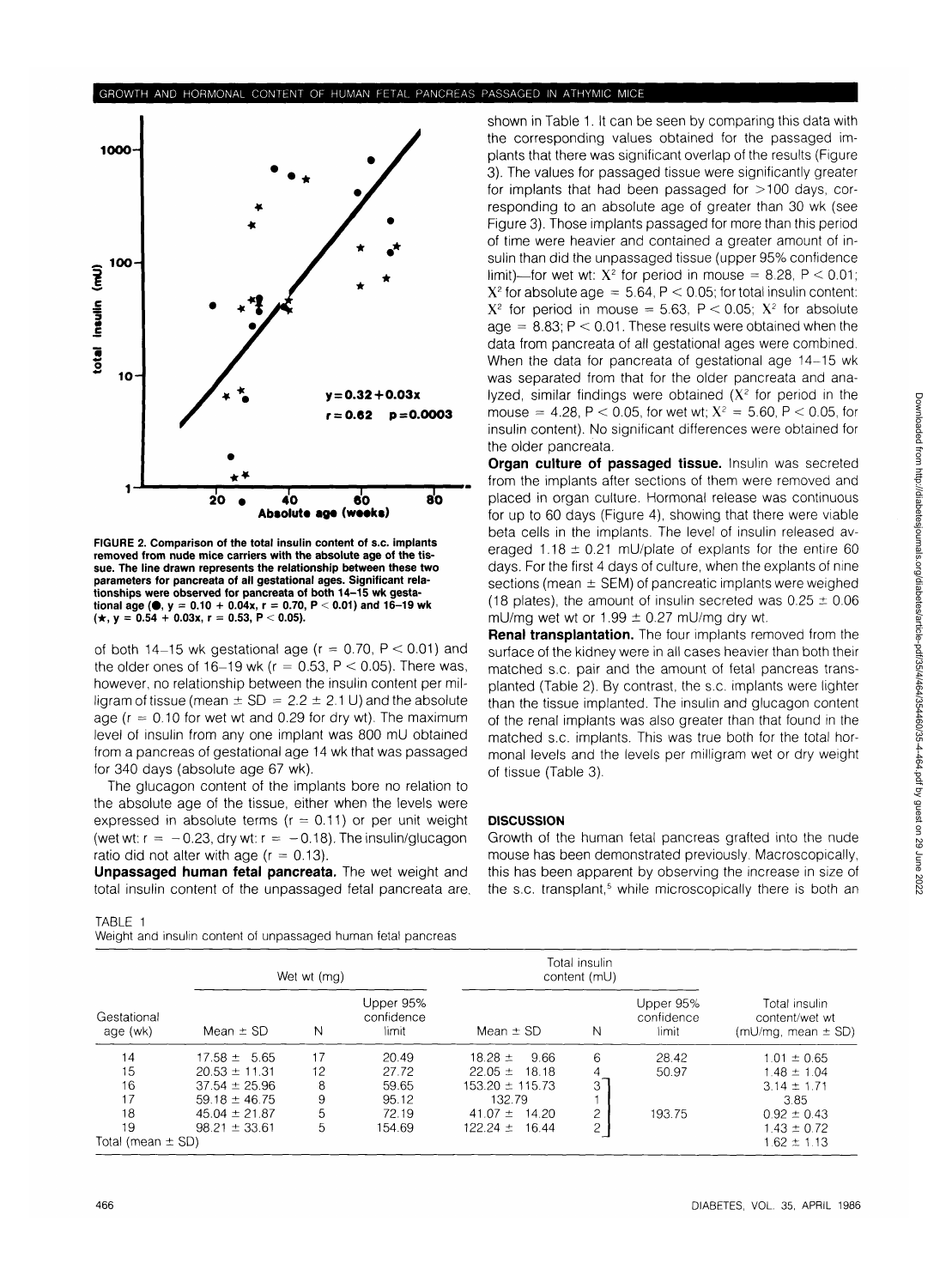

**FIGURE 3. Comparison of wet weight and total insulin content of human fetal pancreatic tissue passaged in nude mouse and the corre**sponding values for the control unpassaged pancreata.  $\bullet$  For implants passaged <100 days,  $\star$  for implants passaged >100 days, **in** for non**passaged controls, and — upper 95% confidence limits for controls.**

increase in islet size<sup>5</sup> and the presence of numerous mitotic figures in the islets.<sup>17</sup> Tissue passaged for up to 37 wk has been shown to differentiate selectively into endocrine tissue, ducts, and fibrous tissue,<sup>5</sup> to show maturation of the insulinogenic response to glucose, and to be capable of reversing diabetes induced in the nude mouse.<sup>6</sup> The data reported in this paper demonstrate an increase in weight of this tissue in vivo after transplantation, a finding consistent with the increase in size observed macroscopically. More importantly, the insulin content of the implant also increases significantly with time. This is compatible with an increase in the number of beta cells, as previously reported to occur in this type of xenograft.18 The ability of implanted tissue to secrete insulin in vitro for up to 2 mo after its removal from the mouse also has been established (Figure 4). These new factors further illustrate the potential of this tissue after transplantation. An increase in insulin content is known to occur embryologically as the fetus becomes older<sup>19</sup> and is consistent with the rise in the number of beta cells that occurs during this time.<sup>20</sup>

The rate of increase in insulin content for the younger fetal pancreata (14-15 wk gestational age) after 1 yr was 114 fold, far greater than the 23-fold increase observed for the pancreata of older gestational age (Figure 2). This difference in the rate of increase of insulin for the two groups would explain why the insulin content of only the former group exceeded the upper 95% confidence limit for controls (Figure

3). When the data for all xenografted pancreata were combined, there was a 51-fold increase in insulin content after 1 yr in vivo (Figure 2). The increase in insulin content with time bears some similarity to what has been reported for allografted rodent fetal pancreas.<sup>10,21</sup> In the case of the mouse, 17-day-old fetal pancreas, which was cultured in vitro for 16 days, was passaged beneath the renal capsule of the diabetic CBA/Wehi mouse for a maximum of 12 wk.<sup>10</sup> Insulin content of the implant increased by a factor of some 20 times by 9 wk after surgery and plateaued thereafter. Hyperglycemia was reversed 6 wk after implantation, when the insulin content was only four times that of the implanted tissue, a level that was 20% of the pancreatic insulin content of a normal adult mouse. For allografted rat fetal pancreata, there •is insufficient data reported to determine if the insulin content of the implants increased with time after transplantation.<sup>21</sup> The insulin content of grafted pancreata was measured only from 11 wk after surgery, a stage in the mouse when growth of the pancreatic implant had ceased. It is presumed that the content of the rat fetal implants did increase with time, since the diabetic recipients became normoglycemic. The insulin content at that stage was 23% of the total pancreatic insulin content of a normal adult rat.<sup>21</sup>

It was discouraging to find that the mean  $\pm$  SD (N) insulin content per gram wet weight of passaged human fetal pancreas  $[2.2 \pm 2.1 \cup g (30)]$  was less than the insulin concentration found in the pancreas of a newborn infant<sup>21</sup> [12.5  $\pm$  7.2 U/g (13),  $P = 0.000$ . However, it was comparable to the insulin concentration of both the unpassaged fetal pancreas [see Table 1, 1.6  $\pm$  1.3 U/g (19)] and that extracted from the adult pancreas<sup>22,23</sup> [1.6 ± 1.1 U/g (30) and 2.2 ± 1.0 U/g (10)]. The total amount of insulin extracted from the implants—a maximum of 0.8 U at an absolute age of 67 wk (corresponding to a postgestational age of 27 wk)—was also less than that extracted from pancreata of newborn infants, 35 U (12.5 U/g<sup>19</sup>  $\times$  2.8<sup>24</sup>), or from the homogenized adult pancreas, 147 U (1.6  $U/g^{24} \times 91.9$  g<sup>25</sup>) to 202 U (2.2)  $U/g^{14} \times 91.0 g^{23}$ ). Such a shortfall in the insulin content of pan-



**FIGURE 4. Secretion of insulin in organ culture by tissue sectioned from implants passaged in nude mice. Duration of culture was ceased on seven occasions because of infection. Results given are the mean ± SEM. There was no significant difference between the levels** secreted (analysis of variance,  $f_{6,65} = 0.69$ ).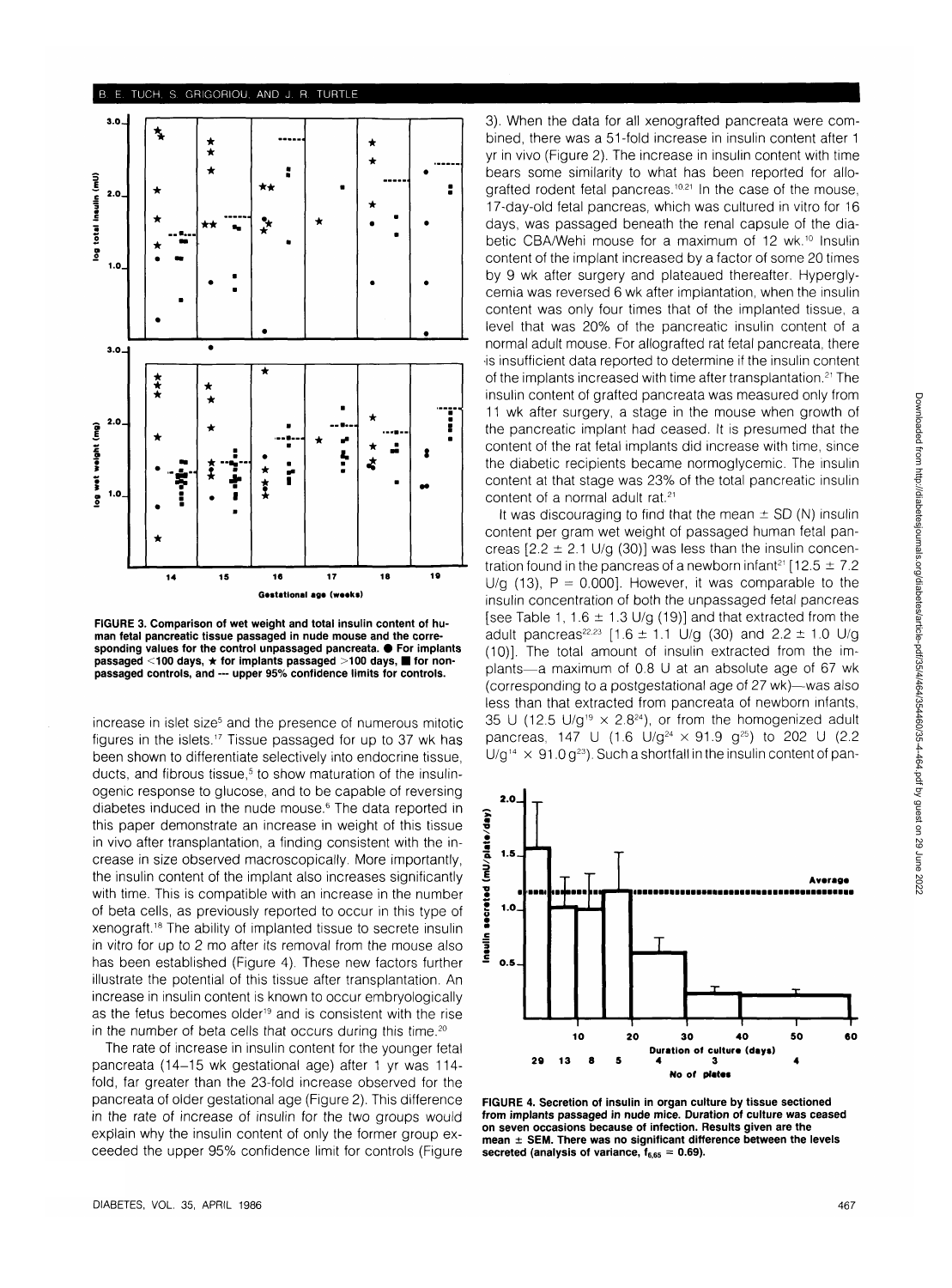|--|--|

Weight of pancreatic tissue at the time of transplantation into and removal from the age- and weight-matched nude mouse carriers

| Pancreas | Gestational | Wt tissue<br>implanted (mg) |       | Period in<br>nude mouse | Absolute | Wt tissue<br>removed (mg) |          |
|----------|-------------|-----------------------------|-------|-------------------------|----------|---------------------------|----------|
| no.      | age (wk)    | S.C.                        | ren.  | (wk)                    | age (wk) | S.C.                      | ren.     |
|          | 5           | 9.71                        | 8.42  |                         | 26       | 7.93                      | $33.60*$ |
| っ        | 15          | 9.82                        | 7.44  | 13                      | 28       | 5.55                      | 22.79    |
| 3        |             | 49.89                       | 48.87 | 12                      | 29       | 39.90                     | 55.00    |
| 4        |             | 29.02                       | 28.33 |                         | 29       | 22.78                     | 54.93    |

s.c, Subcutaneous site of transplantation; ren., site of transplantation was beneath renal capsule.

\*The value was greater than the upper 95% confidence limit for unpassaged pancreata of a comparable gestational age.

creatic implants from the human fetus would make it unlikely that these grafts would function sufficiently in the clinical situation to reduce insulin requirements, especially since only 21% of the entire insulin content, or 24-50 U, is secreted daily from the adult organ.<sup>14,15</sup> If it is assumed that insulin secretion and insulin content are similarly related for the implanted human fetal pancreas, then the maximum insulin secretion per day would be 21% of 0.8 U, that is, 0.2 U. Even if the gland was able to secrete its entire insulin content daily, the amount of insulin released would be only 2% of the adult requirements. Experience gained with fetal pancreatic transplants in rodents indicates that 20-23% of the adult pancreatic insulin content is required to reverse diabetes.<sup>1021</sup> Extrapolation of this data to the human situation means that the insulin content would need to be 38 U for reversal of diabetes to occur.

Affecting all of the data obtained may be the suitability of the site of transplantation to be used. The s.c. site was chosen initially because of the ease of transplantation, the copious space in which to place the pancreatic explants,<sup>26</sup> and most importantly the ease of observation of the implant through the hairless skin of the nude mouse. Data reported in this article show that this s.c. space was inferior to the subcapsular renal space as a site for transplantation in the nude mouse, both in terms of growth of the implant and its insulin content (Table 3). The difference between these two sites may simply be one of vasculature, with the s.c. site having a poorer blood supply.<sup>27</sup> Experiments with rodents, involving the transplantation of islets or cultured parathyroid fragments, have confirmed that implants at a s.c. site function poorly compared with more central sites, such as portal vein and

peritoneum<sup>28</sup> or renal capsule.<sup>29</sup> The most suitable site for transplantation of human fetal pancreas in diabetic humans has yet to be determined, with sites draining into the systemic circulation (muscle and kidney capsule) and portal system (liver, spleen, and omentum) having been tried.<sup>1,9</sup>

The growth of fetal pancreatic implants as their absolute age increased—a maximum of 15-fold over 1 yr (Figure 1) seems at first glance to be inconsistent with the finding of an overlap of the weight of these implants and unpassaged controls matched for gestational age. This can best be explained by the resorption of some of the original implanted tissue during the initial 2 wk after surgery, while the explants are coalescing into a single unit. This concept has been reported for other endocrine tissue previously.<sup>26</sup> Thereafter, growth of this lesser mass of pancreas occurred, an observation previously reported both macroscopically and in growth of islets microscopically.<sup>5</sup> After 100 days in vivo, corresponding to an absolute age of 30 wk the weight (and insulin content) of these implants has sufficiently increased to exceed the values found in the controls. This phenomenon was found when data from pancreata of all gestational ages were combined, as well as for the 14- to 15-wk age group. It was not found for the 16- to 19-wk age group. The discrepancy between the results obtained for the two age groups can be explained by the slower growth rate of the older pancreata: sixfold increase after 1 yr in vivo versus 39 fold increase in the younger age group (Figure 1). The greater weight of the renal subcapsular implants, compared with the s.c. sites, suggests that little loss of the transplanted tissue occurred at this site. The ability of tissue implanted at this site in streptozocin-diabetic nude mice to normalize the hy-

|               | Insulin content (mU) |                  |               |               | Glucagon content (ng) |                     |                 |                 |  |
|---------------|----------------------|------------------|---------------|---------------|-----------------------|---------------------|-----------------|-----------------|--|
| Pancreas      | Total                |                  | Per mg wet wt |               | Total                 |                     | Per mg wet wt   |                 |  |
| no.           | S.C.                 | ren.             | S.C.          | ren.          | S.C.                  | ren.                | S.C.            | ren.            |  |
|               | 0.6                  | $81.4*$          | 0.1           | 2.4           | 4.2                   | 855.5               | 0.5             | 25.5            |  |
|               | 6.7                  | 103.1*           | 1.2           | 4.5           | 165.4                 | 2827.5              | 29.8            | 124.1           |  |
|               |                      | 163.6            | 0.03          | 3.0           | 5.5                   | 2066.7              | 0.1             | 37.6            |  |
|               | 35.0                 | $236.6*$         | 1.5           | 4.3           | 786.2                 | 3372.4              | 34.5            | 61.4            |  |
| Mean $\pm$ SD | $10.9 \pm 16.3$      | $146.2 \pm 69.6$ | $0.7 \pm 0.8$ | $3.6 \pm 1.0$ | $240.3 \pm 371.7$     | $2280.5 \pm 1090.5$ | $16.2 \pm 18.5$ | $62.1 \pm 43.9$ |  |

TABLE 3 Insulin content of pancreatic tissue removed from renal and s.c. sites in eight age- and weight-matched nude mice

Only the hormonal content per milligram wet weight of tissue has been included. The data per milligram dry weight was measured and showed the same trend. The wet weight was  $3.9 \pm 1.2$  (mean  $\pm$  SD) times the dry weight.

\*Values were greater than the upper 95% confidence limit for unpassaged pancreata of comparable gestational age.